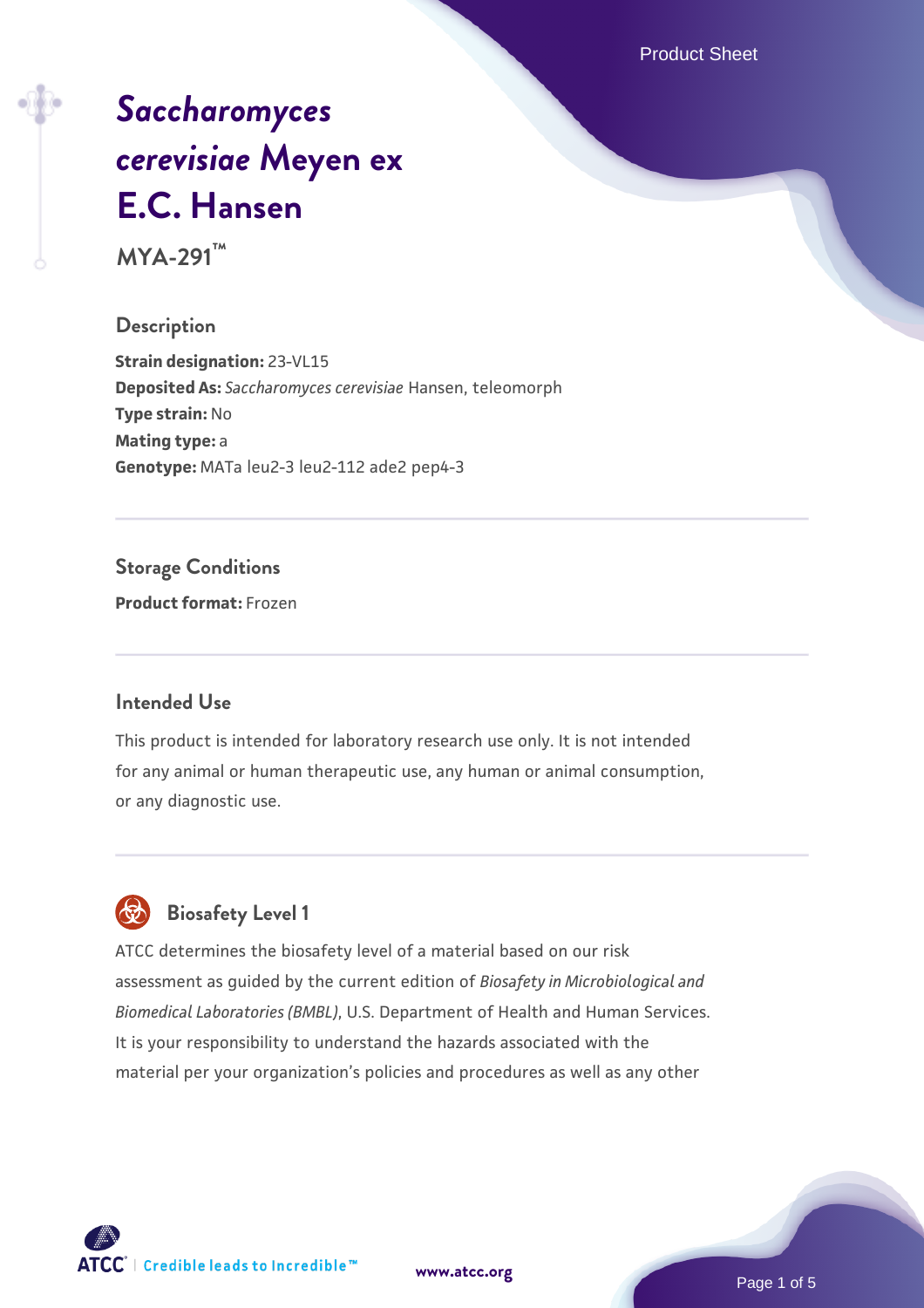### **[Saccharomyces cerevisiae](https://www.atcc.org/products/mya-291)** [Meyen ex E.C. Hansen](https://www.atcc.org/products/mya-291) **MYA-291**

applicable regulations as enforced by your local or national agencies.

ATCC highly recommends that appropriate personal protective equipment is always used when handling vials. For cultures that require storage in liquid nitrogen, it is important to note that some vials may leak when submersed in liquid nitrogen and will slowly fill with liquid nitrogen. Upon thawing, the conversion of the liquid nitrogen back to its gas phase may result in the vial exploding or blowing off its cap with dangerous force creating flying debris. Unless necessary, ATCC recommends that these cultures be stored in the vapor phase of liquid nitrogen rather than submersed in liquid nitrogen.

### **Certificate of Analysis**

For batch-specific test results, refer to the applicable certificate of analysis that can be found at www.atcc.org.

### **Growth Conditions**

**Medium:**  [ATCC Medium 1245: YEPD](https://www.atcc.org/-/media/product-assets/documents/microbial-media-formulations/1/2/4/5/atcc-medium-1245.pdf?rev=705ca55d1b6f490a808a965d5c072196) **Temperature:** 25°C

### **Material Citation**

If use of this material results in a scientific publication, please cite the material in the following manner: *Saccharomyces cerevisiae* Meyen ex E.C. Hansen (ATCC MYA-291)



**[www.atcc.org](http://www.atcc.org)**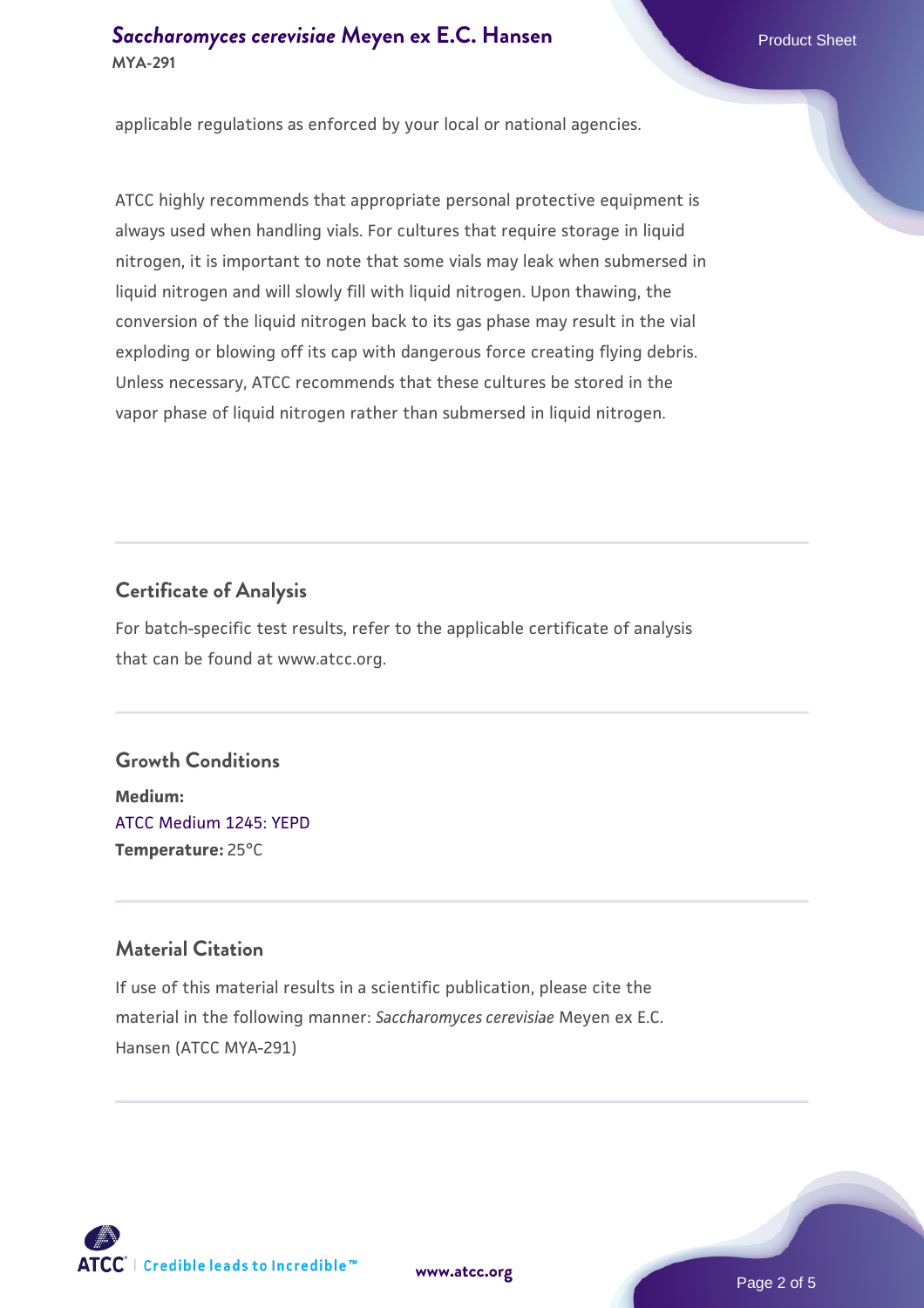## **[Saccharomyces cerevisiae](https://www.atcc.org/products/mya-291)** [Meyen ex E.C. Hansen](https://www.atcc.org/products/mya-291)

**MYA-291**

### **References**

References and other information relating to this material are available at www.atcc.org.

### **Warranty**

The product is provided 'AS IS' and the viability of ATCC® products is warranted for 30 days from the date of shipment, provided that the customer has stored and handled the product according to the information included on the product information sheet, website, and Certificate of Analysis. For living cultures, ATCC lists the media formulation and reagents that have been found to be effective for the product. While other unspecified media and reagents may also produce satisfactory results, a change in the ATCC and/or depositor-recommended protocols may affect the recovery, growth, and/or function of the product. If an alternative medium formulation or reagent is used, the ATCC warranty for viability is no longer valid. Except as expressly set forth herein, no other warranties of any kind are provided, express or implied, including, but not limited to, any implied warranties of merchantability, fitness for a particular purpose, manufacture according to cGMP standards, typicality, safety, accuracy, and/or noninfringement.

### **Disclaimers**

This product is intended for laboratory research use only. It is not intended for any animal or human therapeutic use, any human or animal consumption, or any diagnostic use. Any proposed commercial use is prohibited without a license from ATCC.

While ATCC uses reasonable efforts to include accurate and up-to-date information on this product sheet, ATCC makes no warranties or representations as to its accuracy. Citations from scientific literature and

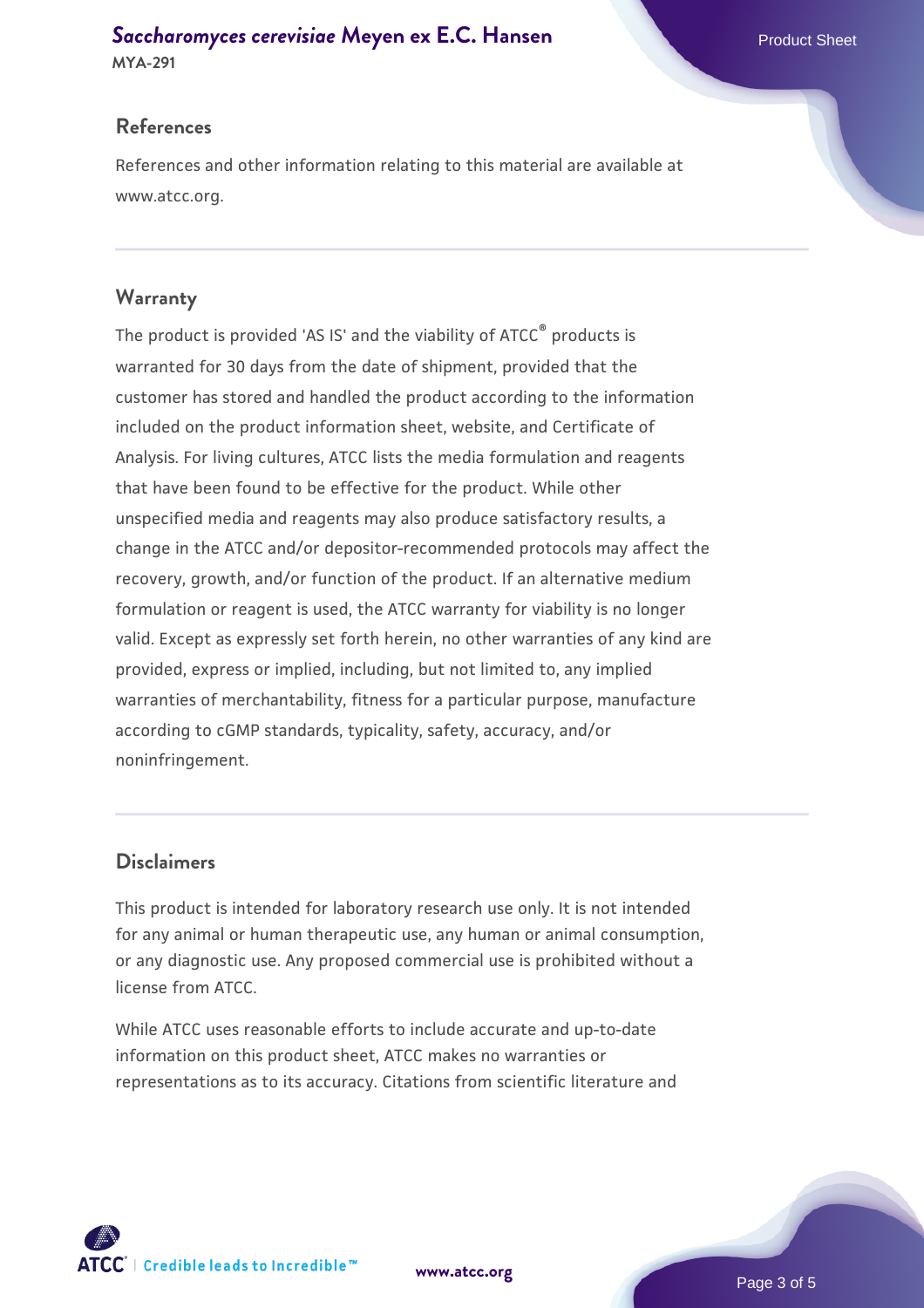patents are provided for informational purposes only. ATCC does not warrant that such information has been confirmed to be accurate or complete and the customer bears the sole responsibility of confirming the accuracy and completeness of any such information.

This product is sent on the condition that the customer is responsible for and assumes all risk and responsibility in connection with the receipt, handling, storage, disposal, and use of the ATCC product including without limitation taking all appropriate safety and handling precautions to minimize health or environmental risk. As a condition of receiving the material, the customer agrees that any activity undertaken with the ATCC product and any progeny or modifications will be conducted in compliance with all applicable laws, regulations, and guidelines. This product is provided 'AS IS' with no representations or warranties whatsoever except as expressly set forth herein and in no event shall ATCC, its parents, subsidiaries, directors, officers, agents, employees, assigns, successors, and affiliates be liable for indirect, special, incidental, or consequential damages of any kind in connection with or arising out of the customer's use of the product. While reasonable effort is made to ensure authenticity and reliability of materials on deposit, ATCC is not liable for damages arising from the misidentification or misrepresentation of such materials.

Please see the material transfer agreement (MTA) for further details regarding the use of this product. The MTA is available at www.atcc.org.

### **Copyright and Trademark Information**

© ATCC 2021. All rights reserved. ATCC is a registered trademark of the American Type Culture Collection.

#### **Revision**

This information on this document was last updated on 2021-05-20



**[www.atcc.org](http://www.atcc.org)**

Page 4 of 5